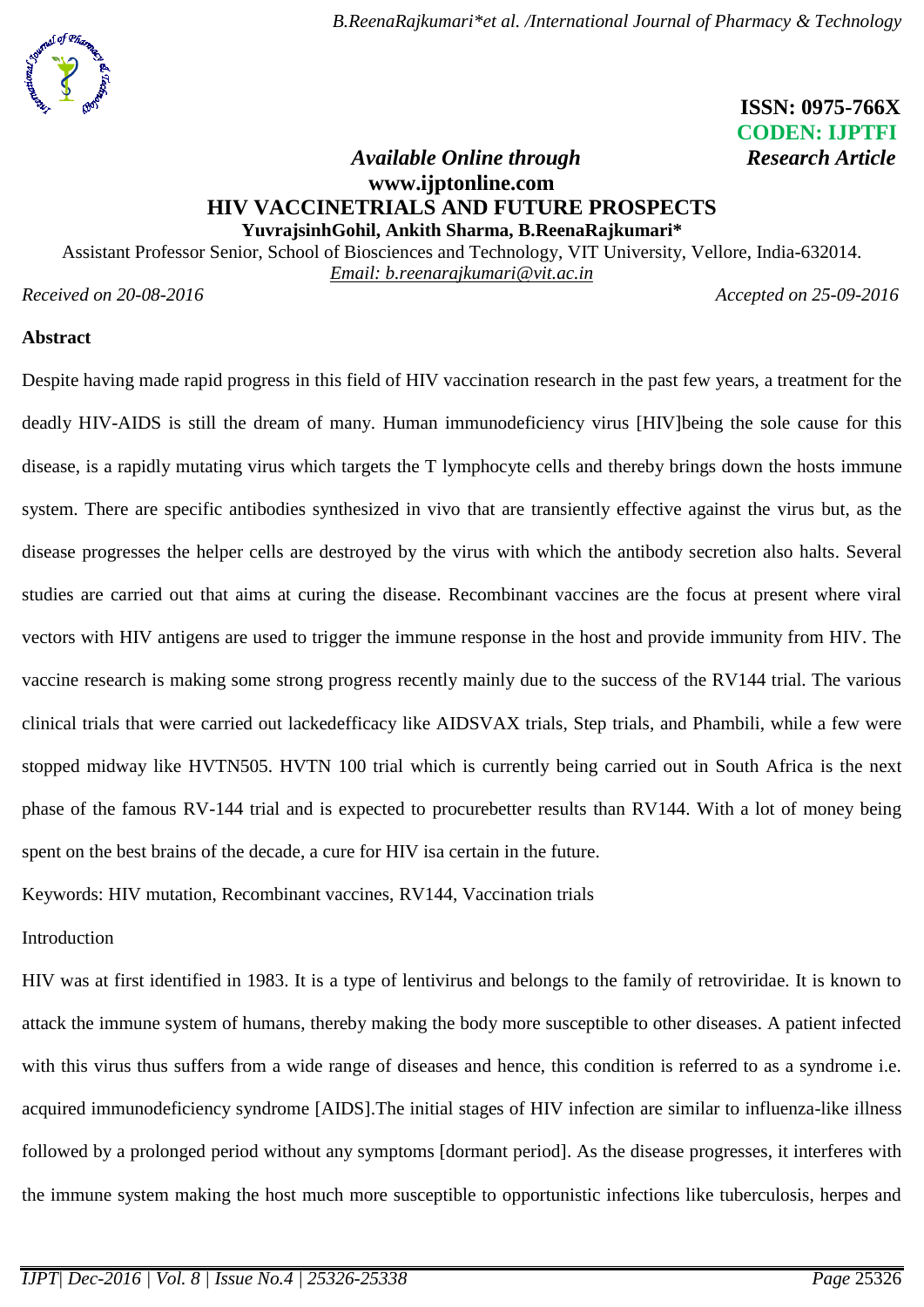*B.ReenaRajkumari\*et al. /International Journal of Pharmacy & Technology* may more.AIDS has already proved to be a catastrophic disease, causing amenace to mankind since the past 30 years and yet the cure for this seems so far away. The pathogen responsible for acquiring this disease is HIV. The casualties for this disease is staggering with almost 78 million people having been infected with HIV and about 39 million people dead since the beginning of this pandemic [\(http://www.avert.org/about-avert.htm\)](http://www.avert.org/about-avert.htm).Currently, the worst affected part of the world by this HIV is the Sub-Saharan region[\(http://www.avert.org/about-avert.htm.](http://www.avert.org/about-avert.htm)). HIV is not like any other typical virus, it is around 120 nm in diameter and roughly spherical. It has an outer lipid layer which contains receptors for binding to CD4+ T cells. The receptors precursorsare known as gp160 (Glycoprotein 160). This gp160 is later processed to gp120 and gp41(1). The virus contains two copies of non-covalently linked, unspliced, positive –sense single stranded RNA as shown in figure 1. Both RNA copies are enclosed in a conical capsid which also consists of a viral protein p24. The RNA is 9749 nucleotide long and has a 5'cap [Gppp], a 3'polyA tail and several open reading frames [ORFs]. The single-stranded RNA is tightly bound to p7 nucleocapsid proteins, late assembly protein p6, and enzymes essential to the development of the virion such as reverse transcriptase and integrase. Lysine tRNA is the primer of the magnesium-dependent reverse transcriptase. The nucleocapsid associates itself with the genomic RNA [one molecule per hexamer] and protects the RNA from digestion by nucleases. Also enclosed within the virion particle are Vif, Vpr, Nef, and viral protease. The viral protein p17 present in the matrix of the virus surrounds the capsid thereby enhancing the virus particle's integrity[\(http://www.avert.org/about-avert.htm\)](http://www.avert.org/about-avert.htm).

Majorly there are two types of HIV i.e. HIV-1 and HIV-2. HIV -1 is found in the global population while, HIV-2 is mainly localized to South Africa [\(http://www.avert.org/about-avert.htm\)](http://www.avert.org/about-avert.htm),(2).HIV-1 has been found to have originated from chimpanzees. The SIVcpz strain found in these organisms are very similar to the HIV-1 that is seen in humans(3). HIV-2 comes from sooty mangabey monkeys. These are similar to the SIVsmm strain found these monkeys. HIV-2 is very rare and also less infectious than HIV-1. Hence, it is localized only to a few regions like the countries of West Africa: Mali, Mauritania, Nigeria and Sierra Leone(4). In 2008, a total of \$ 868 million (US) was spent on research and development of HIV vaccines (5)[\(http://www.hivresourcetracking.org\)](http://www.hivresourcetracking.org/).

## **VACCINE PURSUITS FOR HIV**

There has been various vaccination strategies developed to help counter the virus, by aiding in prevention of the occurrence of the disease [preventive vaccines] or by helping in the treatment of the pre-existing disease [treatment vaccines].We prefer the use of vaccines to curb HIV mainly because of the fact that it is more cost effective and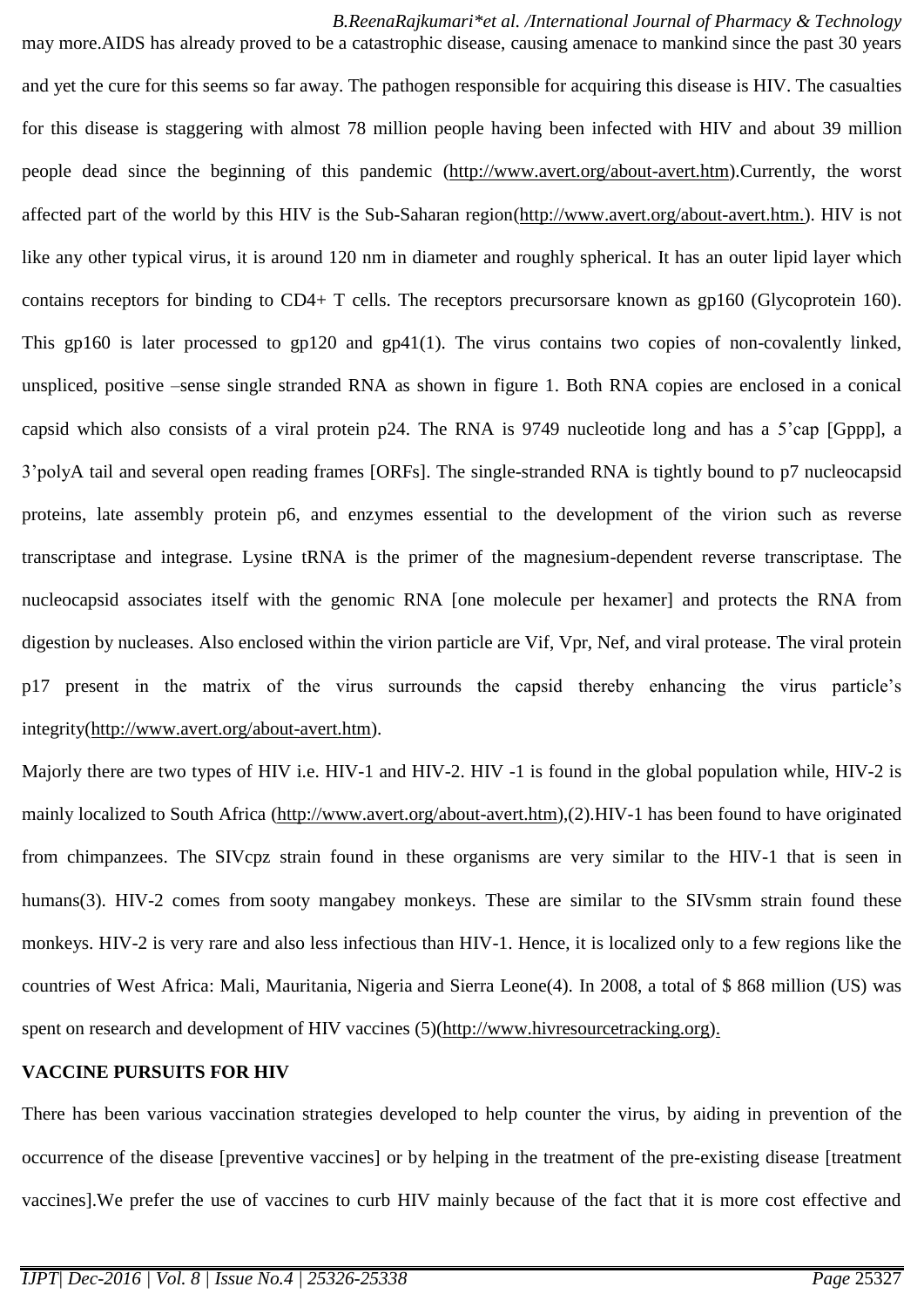*B.ReenaRajkumari\*et al. /International Journal of Pharmacy & Technology* would be safer than to design treatment methods. The fear of inducing possible resistance to the virus against the treatment drug because of its repeated usage also has prompted the researchers to focus more on vaccine development. The vaccines may be designed to contain: a) whole-inactivated HIV; b) a synthetic peptide that can elicit an immune response against the virus; c) recombinant viral vector that carry pieces of HIV; d) Pieces of DNA of the virus; e) broadly neutralizing antibodies; f) virus-like particles that have the same shape as HIV but changed on the inside; g) live-attenuated / weakened HIV; h) recombinant sub-unit that is, a HIV protein made in a lab. Among these, only a few of the strategies has been implemented in the production of vaccines and they include the following:

#### *a. Direct administration of bNAbs (Broadly neutralizing Antibodies)*

In recent years, it has been found out that after the primary infection of the virus in the host, roughly around 20% of the infected individuals start developing certain antibodies which haveweak neutralizing effects on the HIV virus(6). These types of antibodies are referred to as bNAbs[Broadly neutralizing antibodies]. The production of these antibodies, however, requires the exposure to a largerviral load [\(http://www.treatmentactiongroup.org/tagline/2015/spring/hiv-cure-and-vaccine-within-next-15-years\)](http://www.treatmentactiongroup.org/tagline/2015/spring/hiv-cure-and-vaccine-within-next-15-years). At the same time, the production of these antibodies induces a strain on the virus causing it to mutate constantly. As the disease progresses, the bNAbs tend to decrease in amounts due to the depletion of CD4+ T cells which play a prominent role in activating the immune system (7). Certain ex-vivo studies have shown that these bNAbs decrease the expression of virus in the viral reservoirs. In-vivo studies conducted show decreased virus in circulation in the presence of bNAbs(8). There are studies where people tried to mass synthesize these bNAbs against the Env protein of HIV and in turn trying to neutralize the virus but, the high mutation frequency of the virus protected it from the Abs (9).

#### *b. Subunit vaccines*

Subunit vaccines are composed of certain proteins which act as antigens on entering the host. This stimulates the body to synthesize certain antibodies to counter the antigen. These antibodies build up in the body in turn protecting the body from the subsequent viral attacks. The trials conducted by VaxGen mainly employed this vaccination strategy and they designed the vaccine with gp120 protein as the antigen (10).

#### *c. Recombinant vector vaccines*

These vaccines have viral vectors which are modified to express HIV-1 gag, pol, pro and gp120like antigens which prepare the body to fight against the disease by inducing the synthesis of certain antibodies against the expressed antigens (11, 12). Most of the promising trials used this technique but, dealt with synthesizing different antigens of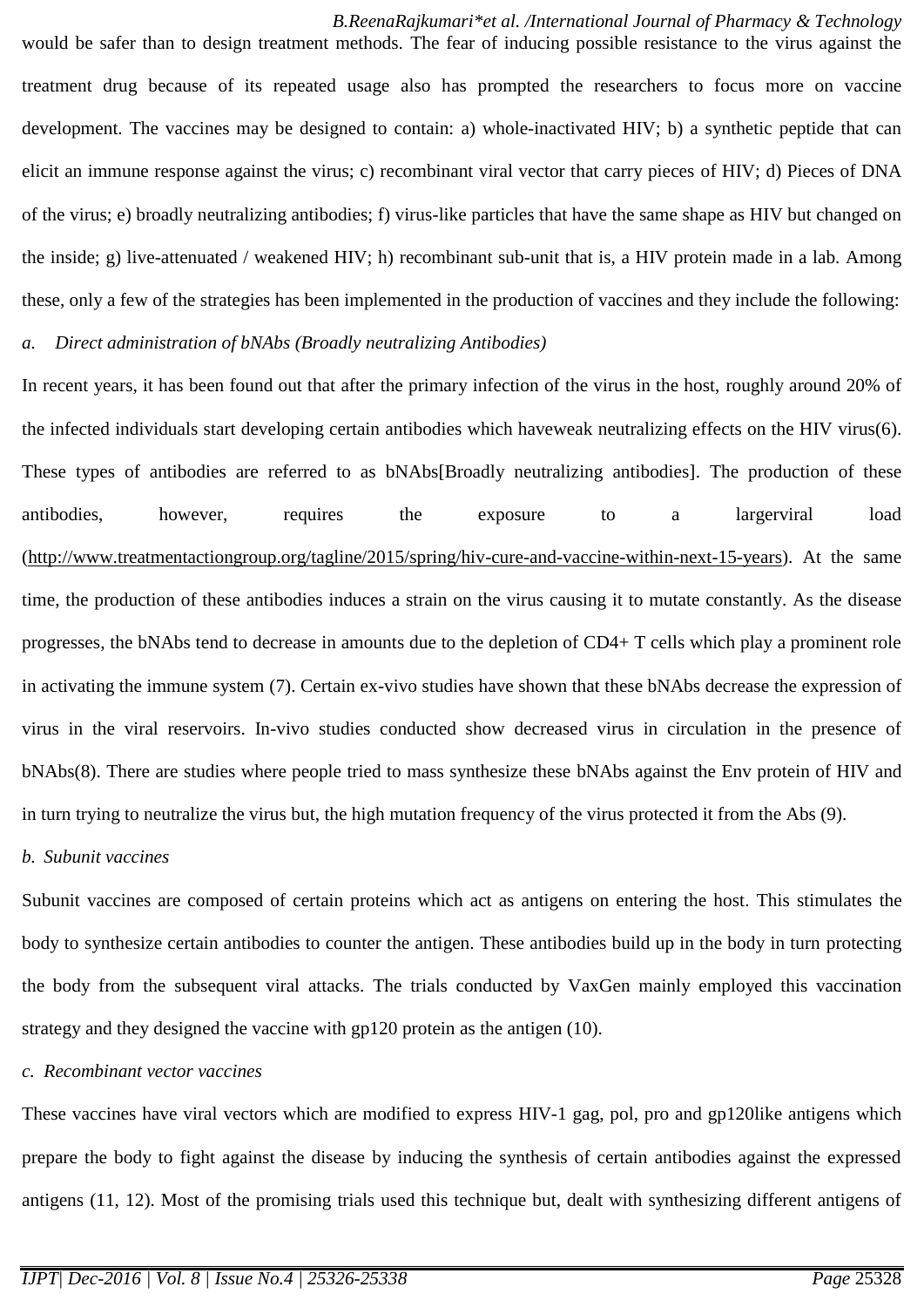*B.ReenaRajkumari\*et al. /International Journal of Pharmacy & Technology* varying concentrations. There are several viral vectors that have been used to carry out this method. The commonest vectors include Canarypox virus, Sendai virus,adenovirus, and lentivirus. The famous RV-144 trial used Canarypox virus to express HIV antigens(12). HVTN505 also employed this technique wherein the adenovirus vector was subjected to express a wide range of antigens. Step study trial and HVTN503 [Phambili trial] employed this strategy wherein MRKAd5 viral vectorswere used to express gag, pol and nef(13, 14).

#### *d. Interleukin mediated vaccines*

This is the current area being explored with the hope of formulating a successful vaccine. Here, an expression plasmid with interleukin-2 gene is administered along with an HIV-1 DNA vaccine(15). A study involved administration of both the vaccine and the expression plasmid in a cationic liposome into a mice. The result was that there was a significant decrease in the IgG1/IgG2a ratio in the serum and there was an increased production of IL-2 and INF-γ while IL-4 levels secreted by re-stimulated immune lymphoid cells also decreased(15-18).

#### **Clinical Trials**

A very few vaccine designs have been successful and have proceeded to clinical trials, themajority haven't been able to come up come with goodcompetence. Some of the major trials that took place for evaluating the potency were:

## *1. AIDSVAX trials*

It was carried out by VaxGen which is a California-based company. The vaccine was designed to include monomeric HIV-1 Env gp120 protein which would elicit antibodies against the gp120 envelope protein of the virus thereby, helping to counter the virus (19).At first,two bivalent vaccines were designed and were tested separately. The first of the vaccines was a bivalent, recombinantHIV-1 subtype B called AIDSVAXB/B. The phase III trial of this vaccine was carried out extensively in US, Netherlands and Porto Rico(20, 21). The volunteers recruited mainly included men having sex with men [MSM]and women at high risk(22). A total of 1,679 participantswere administered the placebo while, 3,330 were administered the vaccine. The trial concludedby the end of 2002 and the result was announced in Feb 2003, which confirmed that the trials were ineffective. Despite the ineffectiveness, the analysis revealed certain specific groups of people like the Asians and the African Americans developed higher amounts of antibodies than the whites and Hispanics. The authorities claimed that the vaccine showed a possible efficacy of 78% in the African American population and 67% in Asian and other minorities. In addition, many questioned the p-value [significance value] of the statistical analysis(20, 21) [\(http://www.aidsmap.com/The-AIDSVAX-trials/page/2027990/\)](http://www.aidsmap.com/The-AIDSVAX-trials/page/2027990/).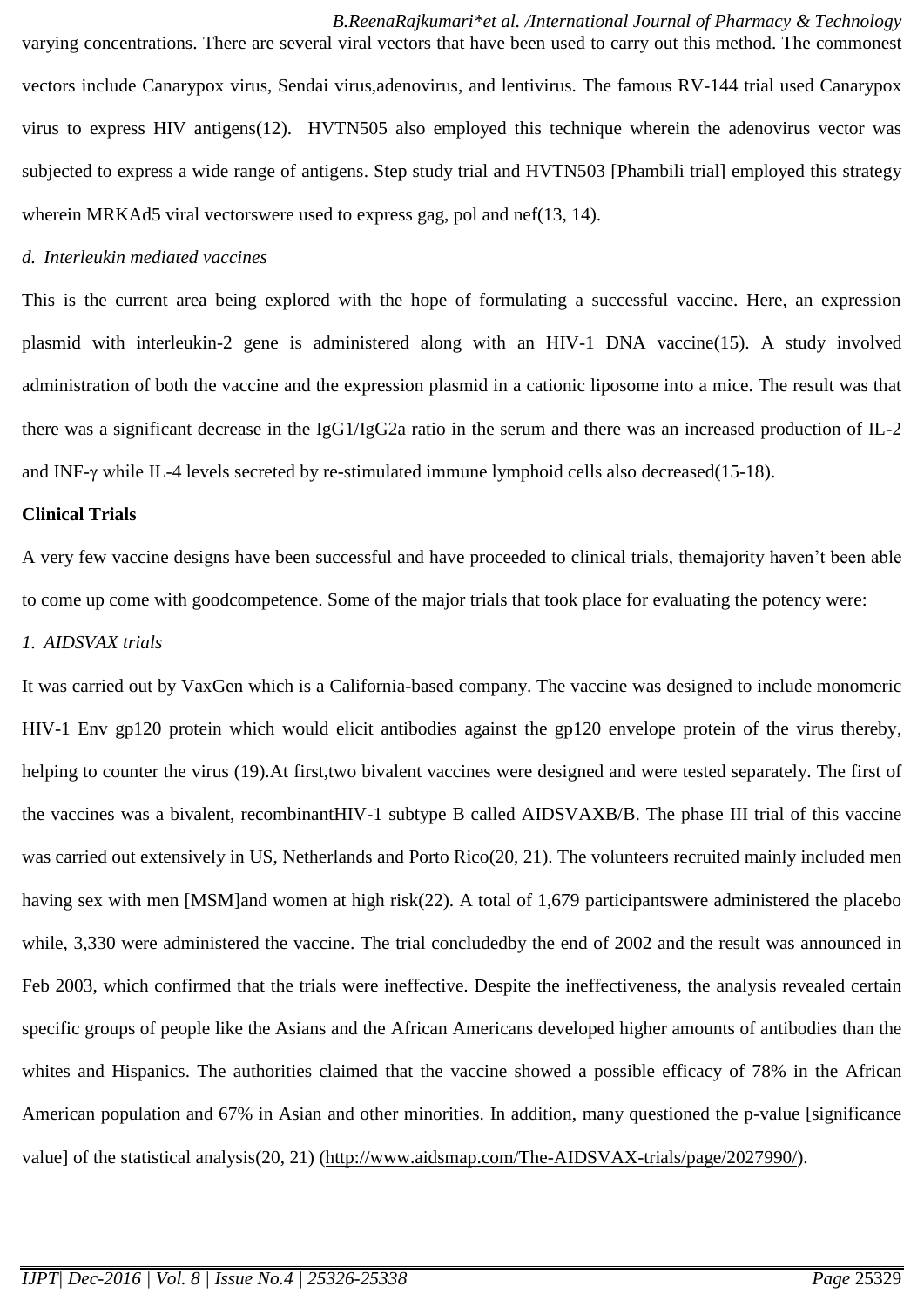*B.ReenaRajkumari\*et al. /International Journal of Pharmacy & Technology* The second vaccine tested was a bivalent, recombinant HIV-1 subtype B/Ecalled AIDSVAX B/E. It was subjected to phase III trials in Thailand where in the drug users were recruited for the trial. Nevertheless, the vaccine was neither successful in aiding HIV-1 prevention nor reducing the disease progression. Even though both these gp120 based vaccines failed, it was used as a booster in the RV-144 trial.

## *2. Step study trial*

Step study trialtried to control the infection through cell-mediated immune responses by inhibiting the viral replication and reducing the early plasma HIV-1 levels. This was a proof of concept, double-blind, placebocontrolled, randomizedphase IIb trial conducted by Merck and the National Institutes of Health(19). It washeld in 34 sites i.e. in North America, South America, Caribbean and Australia.

Around 3000 volunteersas shown in Table .1were enrolled at the beginning of the study majorly consisting of men having sex with men [MSM], heterosexual men and women (22). On further screening, 1484 patients were administered with three 1.0mL intramuscular injections ofMerck Trivalent Adenovirus Serotype 5 HIV-1 gag/pol/nef Ad5 [MRKAd5 HIV-1 gag/pol/nef] vaccine on day1, week 4 and week 26 while, 1495 other participants were administered with three 1.0mL intramuscular placebo injectionson the same days as the vaccines were administered, after random selection(https://clinicaltrials.gov/ct2/show/results/NCT00095576?term=NCT00095576&rank=1).

The hazard ratio [vaccine/placebo]for recipients who were Adenovirus 5 seropositive (Ad5) and uncircumcised was higher when compared to the recipients who were Ad5 seronegative and circumcised. The study concluded that cellmediated immunity did not help in preventing HIV-1 infection and this led to the study being discontinued in the early stages as it met thepre-specified futility boundaries. The trial paper containing the results and analysis was published in 2008(13).

## *3. Phambili Trial*

This vaccination trial aimed at inducing T cell mediated immune response which would decrease the viral load after infection or provide complete or partial immunity from HIV-1 infection. The complete phase II-b trial was carried out in South Africa in 2007, wheresubtype C of HIV is the predominant one.

A total of 1428 participantsinvolving heterosexual men and women were screened at the beginning of the trial, out of which 801 were selected for the next step of the trial. Out of 801, 400 were assigned to receive a vaccine while the remaining 401 were assigned to receive a placebo which was nothing but 1 mL solution of the vaccine diluent with no Ad5 vector. The vaccine administered wasMRKAd5 HIV-1 gag/pol/nef subtype B vaccine and the dosage was 1·5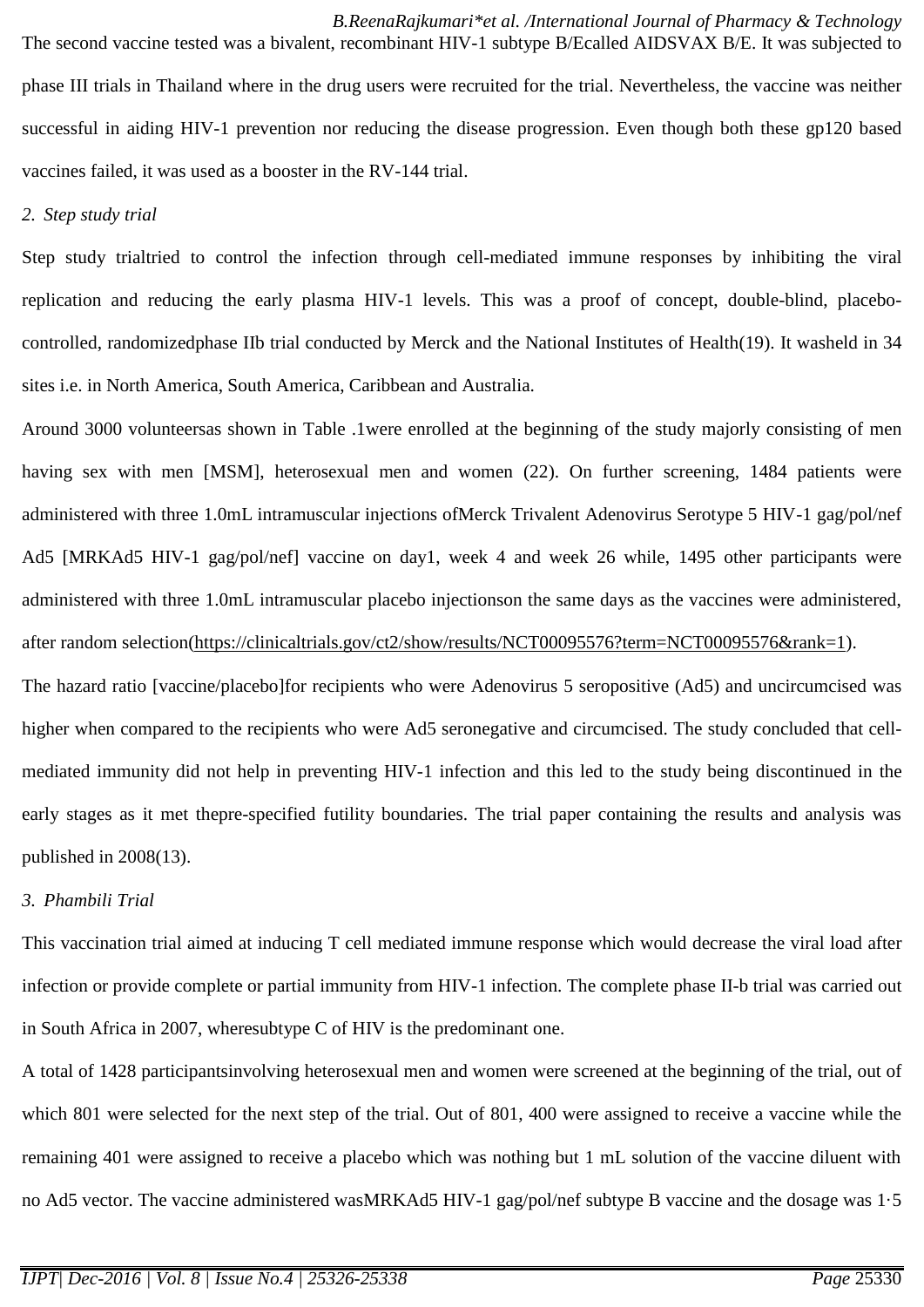*B.ReenaRajkumari\*et al. /International Journal of Pharmacy & Technology*  $\times$  10<sup>10</sup> adenovirus genomes per mL(14). For vaccine efficacy and safety analysis, 400 recruits from the vaccination pool were evaluatedof which 93 were included for the testing of vaccine immunogenicity which was done through ELISPOT assay. Similarly, 400 from the placebo pool were included for vaccine efficacy analysis, 401 were included for safety analysis of which 93 for ELISPOTassay.

The results showed no signs of efficacy which might have been because of the short interruption during the process which occurred due to the temporary suspension of enrollment and vaccination of this trial due to the failure of the Step study trial.

## 4. *RV144 Trial or the Thai trial*

This was the first HIV clinical trial to express vaccine efficacy. This was a phase III trial conducted in Thailand on 16,402 men and women between the ages of 18 and 30 as depicted in Table.2(12). Thevaccination strategy of the trial was to induce the synthesis of antibodies as well as to enhance the T-cell mediated immunity. It had two components i.e. the vaccine and the booster. The vaccine is referred to as ALVAC-HIV and the booster referred to as the AIDSVAX B/E. The ALVAC-HIV was a recombinant Canarypox vaccine which was engineered to express HIV-1 gag and pro and CR01\_AE (subtype E)HIV-1 gp120 linked to the transmembrane anchoring portion of gp41.AIDSVAX B/E consisted of subtype E envelope from the HIV-1 strain A244 and a subtype B envelope from the HIV-1 MN produced in Chinese hamster ovary cell lines. A placebo for the vaccine was also used as a control. The vaccine was administered at baseline, 4 weeks, 12 weeks and 24 weeks, while the booster was administered onthe 12th week and 24th week.

The study initially started off by recruiting 26,676 volunteers who were regarded as community-risk population(22) but, after multiple stages of screening, only 8197 received the vaccine while another 8198 received a placebo. During the course of administration, another 2021 were excluded from vaccine pool and 1832 from the placebo pool because of reasons like receiving alow dosage of drugs, receiving doses outside the time frame, dosage errors, age restrictions and HIV infections. Further, during analysis, 15 patients were further excluded from vaccination pool and 24 from the placebo pool.

The results of the analysiswere published in 2009 and it was observedthat the vaccine neither influenced the viremia nor the CD4+ T-cell count in patients who were subsequently diagnosed with HIV. The final conclusion was that the trialshowed a 31.2% efficacy at 42 months(12) [\(http://www.treatmentactiongroup.org/tagline/2015/spring/hiv-cure](http://www.treatmentactiongroup.org/tagline/2015/spring/hiv-cure-and-vaccine-within-next-15-years)[and-vaccine-within-next-15-years\)](http://www.treatmentactiongroup.org/tagline/2015/spring/hiv-cure-and-vaccine-within-next-15-years), [\(www.niaid.nih.gov/news/newsreleases/2015/Pages/HVTN100.aspx\)](http://www.niaid.nih.gov/news/newsreleases/2015/Pages/HVTN100.aspx).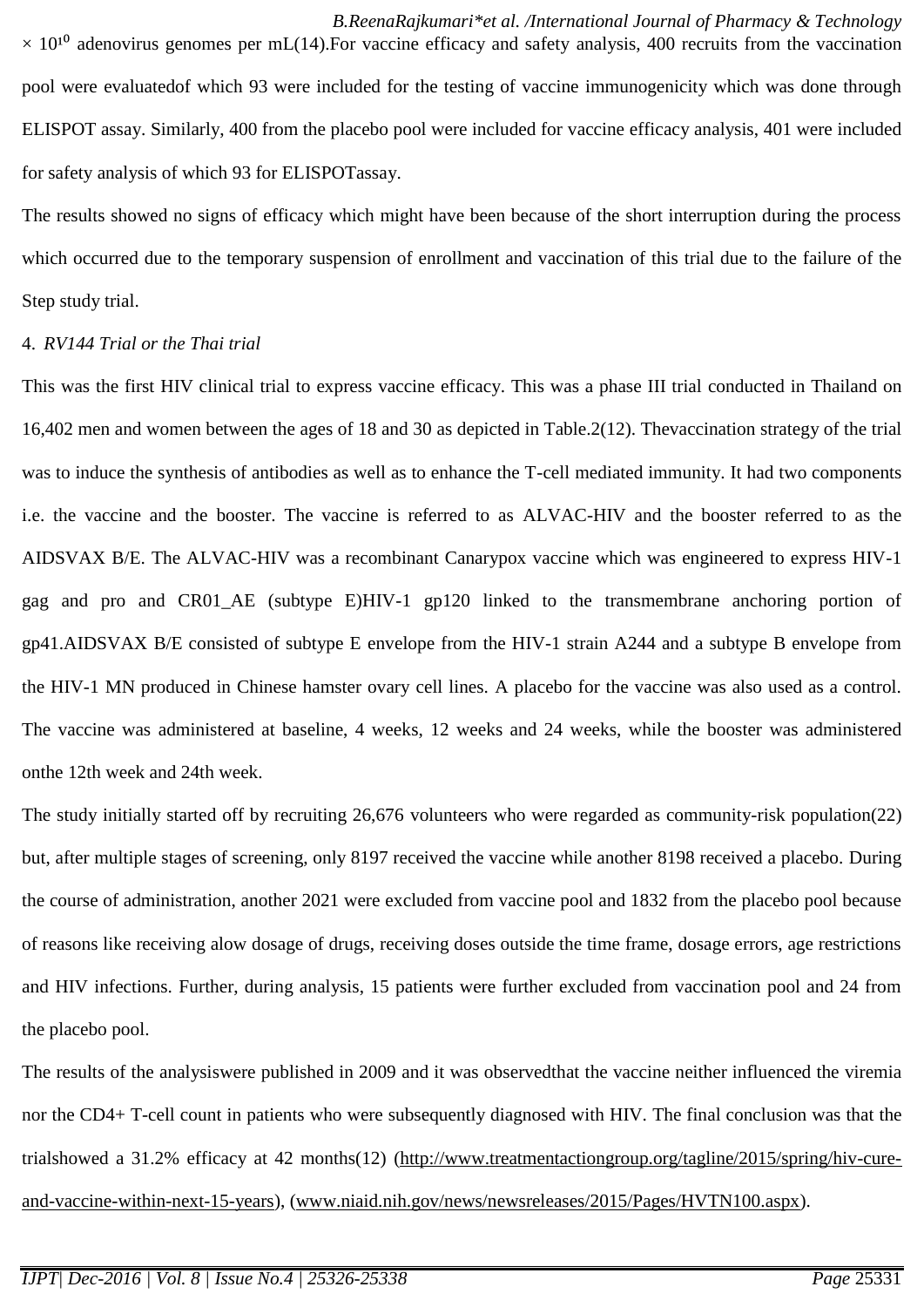#### 5. *HVTN505*

It was launched in 2009 and was initially designed to decrease viral load in the volunteers*.* Before they actually started the clinical trials, they used a vaccine similar to HVTN 505 and used them on rhesus macaques to treat simian immunodeficiency virus (SIV). The results showed that half of the treated rhesus macaques, developed immunity towards SIV(23). It involved the use of a DNA adenovirus 5-vectored vaccine which encodes for epitopes fromHIV clade B Gag, Pol, and Nef, and Env from HIV clade A, B, C, followed by a booster in the form of Ad5 vector-based vaccine candidate encoding clade B Gag-Pol fusion protein and Env glycoproteins from clades A, B, C(23)*.* The vaccination was given at weeks 0, 4 and 8 while, the booster was given on week 24.

This HVTN 505 was a large scale, proof of concept study of a product developed by the Vaccine Research Center (VRC). Thephase IIbtrial consisted of 2,496 participants who were HIV-1 uninfected, adenovirus type 5 seronegative, circumcised men who have sex with men (MSM)(24). Out of those recruited, 1,251 subjects were given the vaccine and 1,245 were administered the placebo. The subjects were monitored for upto 2 years and the hazard ratio was calculated at the end of it, the value was 1.25. The vaccination trials were discontinued shortly after that and the information regarding the drug administered i.e. vaccine or a placebo was revealed to the patients on April of 2013. The main reason for aborting the study was that the results obtained after preliminary studies showed very low levels of efficacy [\(www.fredhutch.org/en/labs/vaccine-and-infectious-disease/news/publication-](http://www.fredhutch.org/en/labs/vaccine-and-infectious-disease/news/publication-%20spotlight%20/hvtn_505_%20phase_2b%20hiv_vaccine_trial.html) spotlight /hvtn\_505\_ phase 2b hiv vaccine trial.html). Some studies performed later on, on the individuals, showed that this vaccine elicited the production of a few antibodies which were referred to as polyreactivesince they recognized HIV as well as microbes which are a part of the intestinal microbiome. This polyreactivity decreased the effectiveness of the antibodies and inturn couldn't prove to be as effective as expected [\(www.niaid.nih.gov/news-events/hvtn-505](http://www.niaid.nih.gov/news-events/hvtn-505-vaccine-induced-antibodies-nonspecific-hiv) [vaccine-induced-antibodies-nonspecific-hiv\)](http://www.niaid.nih.gov/news-events/hvtn-505-vaccine-induced-antibodies-nonspecific-hiv).

## 6. HVTN 100

This was the current trial being carried out while writing this paper in South Africa which is one of the worst affected countries in the world by this HIV [\(www.niaid.nih.gov/news/newsreleases/2015/Pages/HVTN100.aspx\)](http://www.niaid.nih.gov/news/newsreleases/2015/Pages/HVTN100.aspx). This trial was started in 2015 and the results are expected to be drawn in the year 2017. The vaccine being used is based on the one used in RV144 but, are made more specific to the Clade C subtype of HIV, which is widespread type in southern Africa [\(http://www.aids2016.org/Media-Centre/The-Latest/Press-Releases/ArticleID/62/New-vigour-in-HIV-vaccine](http://www.aids2016.org/Media-Centre/The-Latest/Press-Releases/ArticleID/62/New-vigour-in-HIV-vaccine-research-evident-at-AIDS-2016)[research-evident-at-AIDS-2016\)](http://www.aids2016.org/Media-Centre/The-Latest/Press-Releases/ArticleID/62/New-vigour-in-HIV-vaccine-research-evident-at-AIDS-2016). The trial also involves an adjuvant, to enhance the body's immune response. It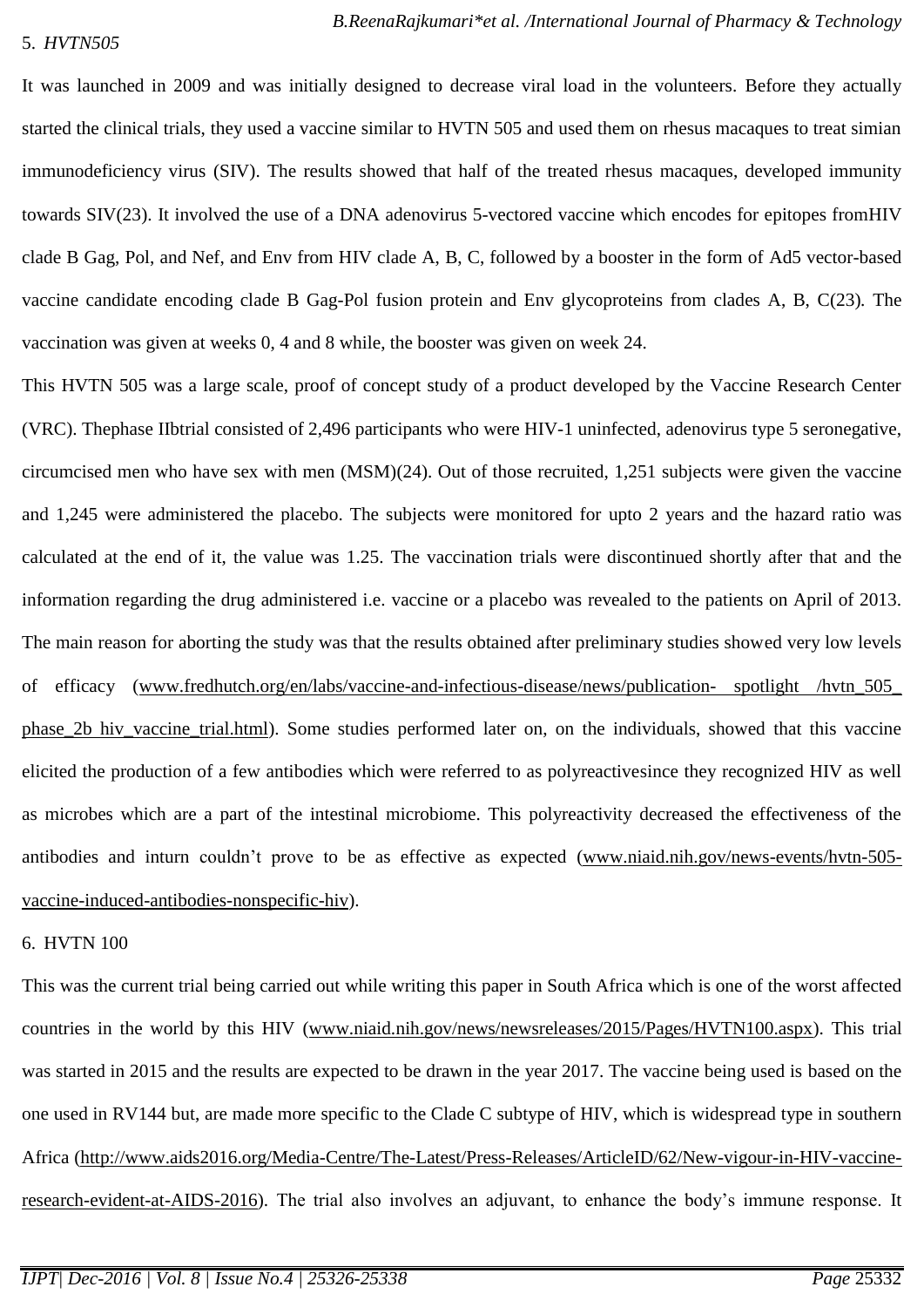*B.ReenaRajkumari\*et al. /International Journal of Pharmacy & Technology* involved the participation of 252 people, 210 of whom were administered the vaccine while, 42 of them got the placebo. The results obtained has exceeded everyone's expectations and its interim results have prompted the start of the phase III efficacy trial named as HVTN 702 [\(http://www.hvtn.org/en/community/community-compass/current](http://www.hvtn.org/en/community/community-compass/current-issue/cc-current-article2.html)[issue/cc-current-article2.html\)](http://www.hvtn.org/en/community/community-compass/current-issue/cc-current-article2.html).

Apart from the above trials, P5 developmental track trials [ALVAC/gp120, MF59 adjuvant], P5 research track trials [various combinations of ALVAC, NYVAC, gp120 protein, DNA and adjuvants], RV144 follow-on trials [ALVAC/AIDSVAX], Janssen Ad26 trials [AD26], VRC01 and 3BNC117are still under clinical trial and testing for various mosaic based products. Vaccine using replicating virus such as Sendai virus and Tiantan replicating vector has shown promising results in phase trials in terms of efficacy and safety.

## **Current Research**

The process of finding out a cure for HIV is turning out to be a daunting task. Even though there are few methods by which the condition can be controlled, they are not involved in decreasing the viral load in itself. In order to completely curb the HIV infection rates, a cure or a vaccine that can decrease the viral load should be formulated. The CD4+ T cell activation has proved to be an effective technique which has the ability to control the viral load. By activating the HIV-specific CD4+ T cells, the CD8 cells with higher efficiency in combating the virus is produced and also effective B cell responses. This is supported by compelling evidence obtained from in vivo experiments (25). This mechanism is being used currently in certain therapies like combination therapy where two different drugs are administered in which one activates the CD4+ T cells and the other activates the virus present in its dormant stage. So, the activated helper cells aid in inducing the action of HIV-specific CD8 T cells. Drugs like disulfiram and SAHA are administered which brings the virus out of its dormant stage(26, 27). After this drug administration, the presence of HIV can be looked for by screening methods.Even c-ART (combination anti-retroviral therapy) can be used to effectively control the viral spread. Apart from this, they are also trying to mass produce BNAbs that are specific to the Env proteins which in turn can be used for vaccinations(7). There have been studies which clearly show that increased levels of IgG3 and IgAantibodies specific to V1V2 region of gp120 and decreased Env-specific antibodies in the blood reduces the risk of being infected with HIV(28-30).

Significant progress has also been made in RNA-i guided HIV therapy. They are trying to target the surface receptors of CD4+ T cells which prevent the HIV attack on the T cells and thereby on the immune system itself. This method has found success but not too significant that it can be considered to treat the disease(31). HIV-1 Virus-like particles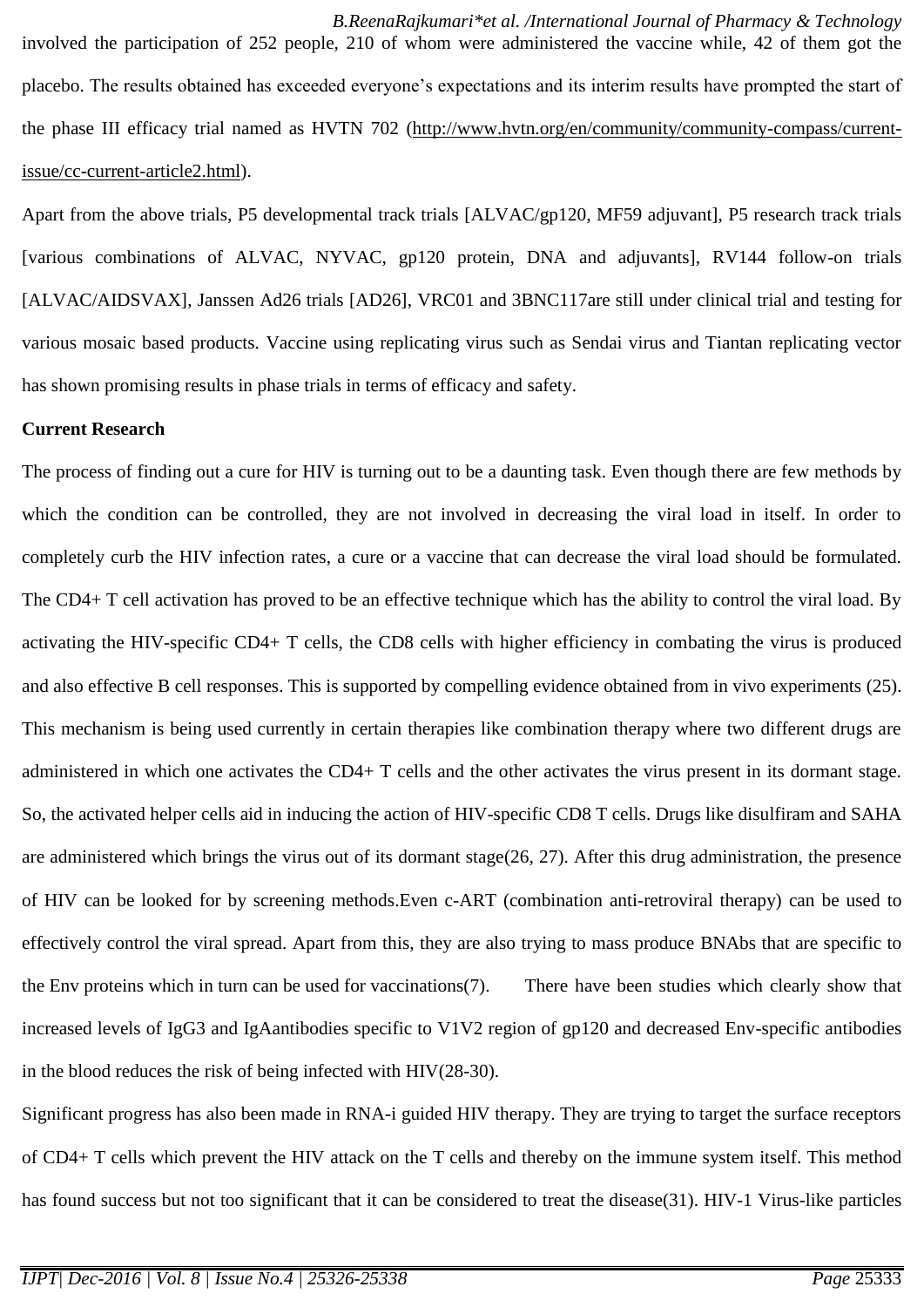*B.ReenaRajkumari\*et al. /International Journal of Pharmacy & Technology* (VLP) are being looked at as the next potential candidate that can be used to prevent HIV infection. These VLP's have functional Env spikes on their membrane and hence can elicit host's immune response. Since these are noninfectious, non-replicating genome-lessvirions, the safety aspects are also covered. These are used in tandem with dendritic cells (DC) which are capable of capturing these VLP's and are presented by both MHC class I and class II molecules. There has been the development of four vaccines for different diseases by using this VLP concept and a few are currently in clinical trials(32).

Another relatively new concept called mucosal immunization is being looked into for exciting prospects to cure HIV. Mucosae is the first line of defense against the virus and it has been identified that cytotoxic T lymphocytes (CTL's) are effective in recognizing low concentrations of antigens. Hence, attempts are being made to enhance the activity of these CTL's in the mucosae and in turn counter the virus from the very beginning(33-35). There are reports of vaccines being developed to target this mechanism which inhibits IL-13 activity which leads to enhanced action of CD8+ T cells(33, 36). Recently, certain advances have been noticed in the development of certain suppositories referred to as microbicides. Microbicides are substances that could be used in the vagina or the rectum to prevent the occurrence of HIV.

Few clinical trials like Ring study and Aspire studies have been carried out to test its efficacy. The results were positive but modest.This are yet to be released to the public and still requires a few more years of research [\(www.aids.gov/hiv-aids-basics/prevention/prevention-research/microbicides/\)](http://www.aids.gov/hiv-aids-basics/prevention/prevention-research/microbicides/). All these methods face the same problem i.e. the high frequency of mutation of the HIV virus. These mutations are enhancedby the reverse transcriptase enzyme present in the virus. So, a method which has the ability to deal with the rapid mutations of the virus has a better chance of being able to cure the disease.

## **Conclusion**

There is still no treatment method present that can cure/prevent the occurrence of this challenging disease. There are pre-exposure prophylactic (PrEP) treatment methods which helps prevent HIV infection in unaffected individuals but, needs to be taken very frequently [\(http://www.cdc.gov/hiv/basics/prep.html\)](http://www.cdc.gov/hiv/basics/prep.html). The presence of ART helps people to live a longer life by inhibiting the growth of the virus.

The RV144 trial though didn't offer significant results, gave a glimmer of hope to the scientific community to come out with new improved strategies. It has been discovered that a certain percentage of theCaucasian population with CCR5 ∆32 mutation showed resistance towards HIV. This was because of the fact that the mutation caused knockout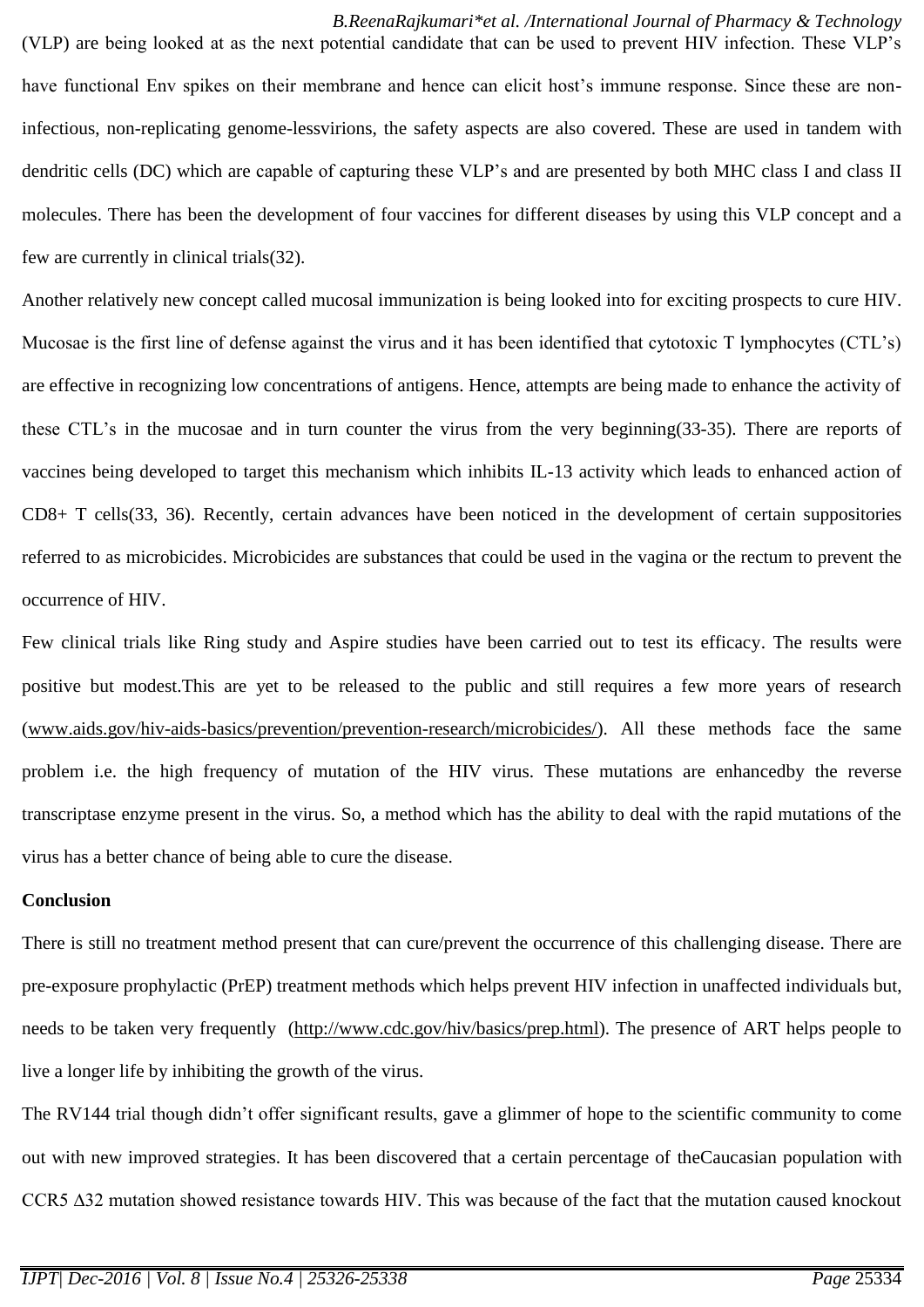*B.ReenaRajkumari\*et al. /International Journal of Pharmacy & Technology* of the CCR5 receptor, which plays an important role in HIV entry(37). This finding led to the cure of an HIVinfected patient now referred to as the "Berlin patient"(38) [\(www.fredhutch.org/en/news/center-news/2015/08/hiv](http://www.fredhutch.org/en/news/center-news/2015/08/hiv-cure-conference-cautious-optimism.html)[cure-conference-cautious-optimism.html\)](http://www.fredhutch.org/en/news/center-news/2015/08/hiv-cure-conference-cautious-optimism.html) wherein, they used stem cell transplantation therapy from a donor who was CCR5 ∆32 mutated.

This led to the complete cure of his HIV infection. But, every patient cannot be cured by this procedure since it is difficult to find a donor with the required mutation and also faces compatibility issues between the donor and the patient. The infection can be inhibited significantly if the individual starts undergoing c-ART as soon as he is infected. This has been proved by the Visconti cohort trial were the 14 patients showed extremely low levels of the viral load after taking c-ART soon after they were infected [10 weeks], for 3 years continuous(39).These are certainly some positive signs through which the scientists can ardor from and continue their work towards finding a vaccine/cure for HIV.

#### **References**

- 1. DECROLY E, CORNET B, MARTIN I, RUYSSCHAERT J-M, VANDENBRANDEN\* AM. Secondary Structure of gpl60 and gpl20 Envelope Glycoproteins of Human Immunodeficiency Virus Type 1: a Fourier Transform Infrared Spectroscopic Study. Journal of virology. 1993;Vol. 67:6.
- 2. Gaschen B, Taylor J, Yusim K, Foley B, Gao F, Lang D, et al. Diversity considerations in HIV-1 vaccine selection. Science. 2002;296(5577):2354-60.
- 3. Gao F, Bailes E, Robertson DL, Chen Y, Rodenburg CM, Michael SF, et al. Origin of HIV-1 in the chimpanzee Pan troglodytes troglodytes. Nature. 1999;397(6718):436-41.
- 4. Chen Z, Luckay A, Sodora DL, Telfer P, Reed P, Gettie A, et al. Human immunodeficiency virus type 2 (HIV-2) seroprevalence and characterization of a distinct HIV-2 genetic subtype from the natural range of simian immunodeficiency virus-infected sooty mangabeys. Journal of virology. 1997;71(5):3953-60.
- 5. Koff WC. Accelerating HIV vaccine development. Nature. 2010;464(7286):161-2.
- 6. Walker LM, Phogat SK, Chan-Hui PY, Wagner D, Phung P, Goss JL, et al. Broad and potent neutralizing antibodies from an African donor reveal a new HIV-1 vaccine target. Science. 2009;326(5950):285-9.
- 7. van Gils MJ, Sanders RW. Broadly neutralizing antibodies against HIV-1: templates for a vaccine. Virology. 2013;435(1):46-56.
- 8. Shin SY. Recent update in HIV vaccine development. Korean Vaccine Society. 2015.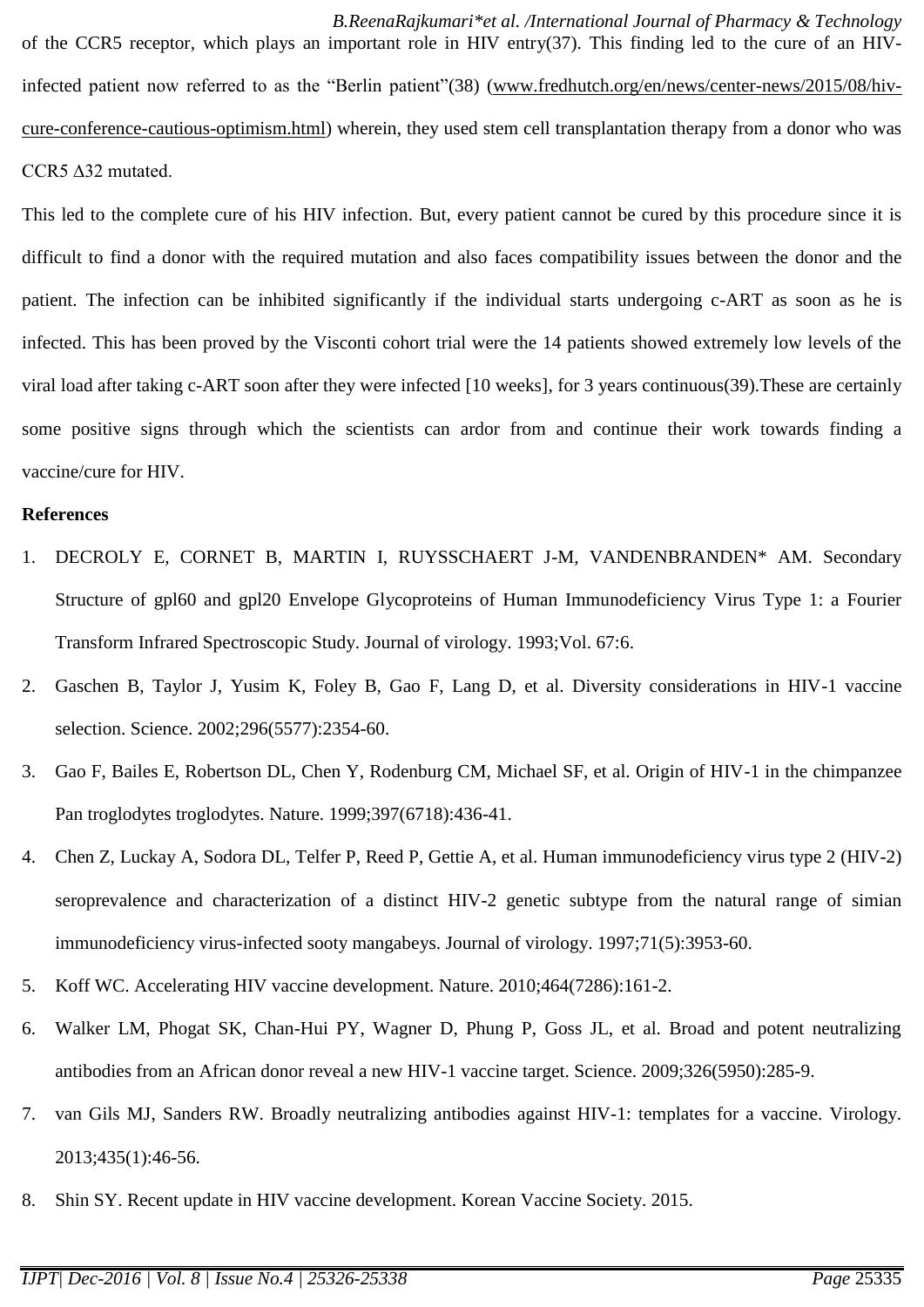- *B.ReenaRajkumari\*et al. /International Journal of Pharmacy & Technology* 9. Sliepen K, Sanders RW. HIV-1 envelope glycoprotein immunogens to induce broadly neutralizing antibodies. Expert review of vaccines. 2016:1-17.
- 10. Nath A. HIV/AIDS vaccine: An update. Indian journal of community medicine: official publication of Indian Association of Preventive & Social Medicine. 2010;35(2):222.
- 11. Williamson AL, Rybicki EP. Justification for the inclusion of Gag in HIV vaccine candidates. Expert review of vaccines. 2015:1-14.
- 12. Rerks-Ngarm S, Pitisuttithum P, Nitayaphan S, Kaewkungwal J, Chiu J, Paris R, et al. Vaccination with ALVAC and AIDSVAX to prevent HIV-1 infection in Thailand. The New England journal of medicine. 2009;361(23):2209-20.
- 13. Susan P Buchbinder DVM, Ann Duerr, Daniel W Fitzgerald, Robin Mogg, David Li, Peter B Gilbert, Javier R Lama, Michael Marmor,, Carlos del Rio MJM, Danilo R Casimiro, Keith M Gottesdiener, Jeff rey A Chodakewitz, Lawrence Corey, Michael N Robertson, and, Team tSSP. Efficacy assessment of a cell-mediated immunity HIV-1 vaccine (the Step Study): a double-blind, randomised placebo-controlled, test-of-concept trial. the lancet. 2008;372.
- 14. Gray GE, Allen M, Moodie Z, Churchyard G, Bekker LG, Nchabeleng M, et al. Safety and efficacy of the HVTN 503/Phambili study of a clade-B-based HIV-1 vaccine in South Africa: a double-blind, randomised, placebo-controlled test-of-concept phase 2b study. The Lancet Infectious diseases. 2011;11(7):507-15.
- 15. Xin KQ, Hamajima K, Sasaki S, Honsho A, Tsuji T, Ishii N, et al. Intranasal administration of human immunodeficiency virus type-1 (HIV-1) DNA vaccine with interleukin-2 expression plasmid enhances cellmediated immunity against HIV-1. Immunology. 1998;94(3):438-44.
- 16. Ma A, Koka R, Burkett P. Diverse functions of IL-2, IL-15, and IL-7 in lymphoid homeostasis. Annu Rev Immunol. 2006;24:657-79.
- 17. Schluns KS, Lefrançois L. Cytokine control of memory T-cell development and survival. Nature Reviews Immunology. 2003;3(4):269-79.
- 18. Boyman O, Purton JF, Surh CD, Sprent J. Cytokines and T-cell homeostasis. Current opinion in immunology. 2007;19(3):320-6.
- 19. Barouch DH. Challenges in the development of an HIV-1 vaccine. Nature. 2008;455(7213):613-9.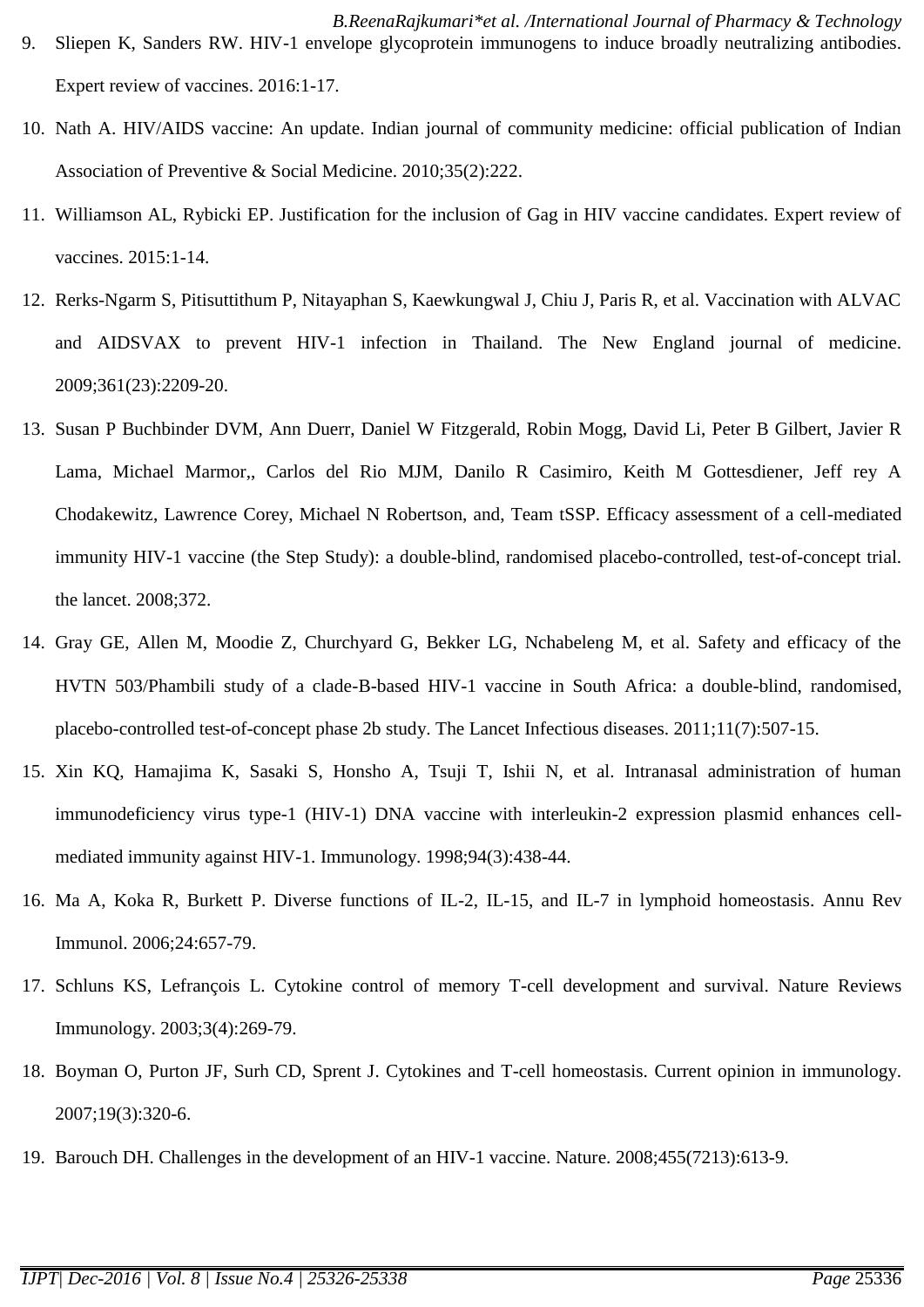- *B.ReenaRajkumari\*et al. /International Journal of Pharmacy & Technology* 20. Group rHVS. Placebo-controlled phase 3 trial of a recombinant glycoprotein 120 vaccine to prevent HIV-1 infection. Journal of Infectious Diseases. 2005;191(5):654-65.
- 21. Watanabe ME. Skeptical scientists skewer VaxGen statistics. Nature medicine. 2003;9.
- 22. Kim JH, Excler J-L, Michael NL. Lessons from the RV144 Thai phase III HIV-1 vaccine trial and the search for correlates of protection. Annual review of medicine. 2015;66:423-37.
- 23. McEnery.R. HVTN 505 trial expanded to see if vaccine candidates can block HIV acquisition. IAVI report: newsletter on international AIDS vaccine research. 2010;15(4):17-.
- 24. Kwong PD, Mascola JR, Nabel GJ. The changing face of HIV vaccine research. Journal of the International AIDS Society. 2012;15(2).
- 25. Virgin HW, Walker BD. Immunology and the elusive AIDS vaccine. Nature. 2010;464(7286):224-31.
- 26. Shan L, Deng K, Shroff NS, Durand CM, Rabi SA, Yang HC, et al. Stimulation of HIV-1-specific cytolytic T lymphocytes facilitates elimination of latent viral reservoir after virus reactivation. Immunity. 2012;36(3):491- 501.
- 27. Hayden EC. Drug brings HIV out of hiding. Nature News. 2012.
- 28. Barton F. Haynes MD, Peter B. Gilbert, Ph.D., M. Juliana McElrath, M.D., Ph.D., Susan Zolla-Pazner, Ph.D.,, Georgia D. Tomaras PD, S. Munir Alam, Ph.D., David T. Evans, Ph.D., David C. Montefiori, Ph.D.,, Chitraporn Karnasuta PD, Ruengpueng Sutthent, M.D., Ph.D., Hua-Xin Liao, M.D., Ph.D., Anthony L. DeVico, Ph.D.,, George K. Lewis PD, Constance Williams, B.S., Abraham Pinter, Ph.D., Youyi Fong, Ph.D., Holly Janes, Ph.D.,, Allan DeCamp MS, Yunda Huang, Ph.D., Mangala Rao, Ph.D., Erik Billings, Ph.D., Nicos Karasavvas, Ph.D.,, Merlin L. Robb MD, Viseth Ngauy, M.D., Mark S. de Souza, Ph.D., Robert Paris, M.D., Guido Ferrari, M.D.,, et al. Immune-Correlates Analysis of an HIV-1 Vaccine Efficacy Trial. The New England journal of medicine. 2012;366(14).
- 29. Ying T, Prabakaran P, Dimitrov DS. A systems approach to HIV-1 vaccines. Nature biotechnology. 2016;34(1):44-6.
- 30. Yates NL, Liao HX, Fong Y, deCamp A, Vandergrift NA, Williams WT, et al. Vaccine-induced Env V1-V2 IgG3 correlates with lower HIV-1 infection risk and declines soon after vaccination. Sci Transl Med. 2014;6(228):228ra39.
- 31. Reardon S. Gene-editing method tackles HIV in first clinical test. Nature News. 2014.